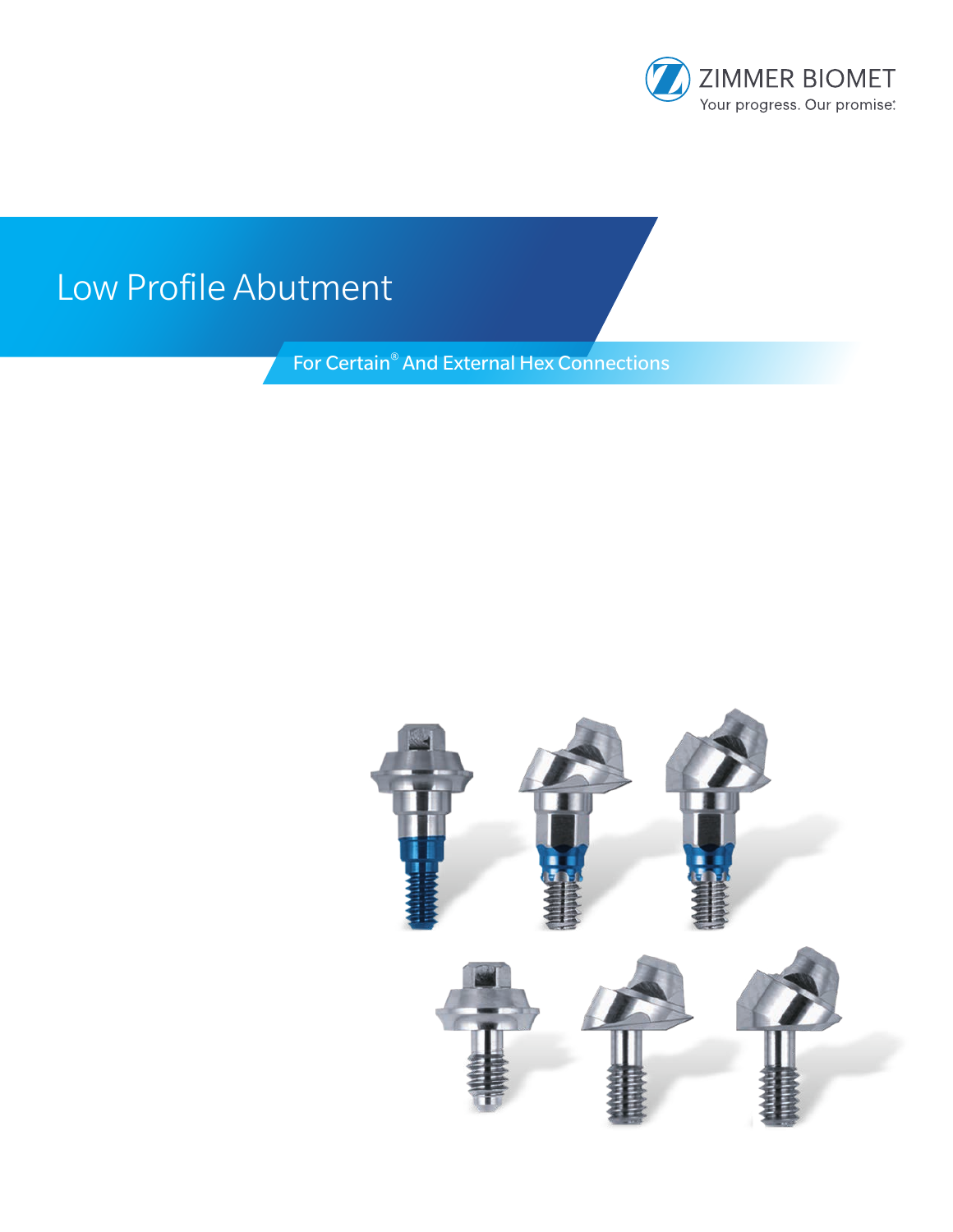## Aesthetic Restorations For Limited Interarch Space

## Height Matters

### The Low Profile Abutment for outstanding screw-retained restorations.

Screw-retained restorations have a long history of documentation in implant dentistry. These abutments provide clearer access to, and retrievability of, single and multiple-unit implant restorations. In addition, certain patient situations may require the benefits of screw-retained restorations such as full mouth reconstruction and immediate loading techniques. Zimmer Biomet Dental offers Low Profile Abutments and Restorative Components for ease of use and aesthetics. At 2.2 mm tall, the Low Profile Abutment has one of the lowest restorative profiles on the market today. This allows for functional aesthetic restorations in limited interarch spaces of 7.5 mm, even when angle correction is necessary.



## Easy Placement

### Ease of use with contoured emergence profiles.

The Low Profile Abutment's new contoured emergence profile provides easier placement in subcrestal and flapless surgery. The emergence starts off straight, then gently curves out to the restorative platform. This emergence mitigates the need for bone profiling prior to seating the abutments. Because the Low Profile Abutment has one restorative platform, there is no need to inventory multiple sizes of restorative components. Whether you are restoring a 3.4 mm or a 5.0 mm platform implant, the restorative components have the same seating diameter of 4.8 mm.



Contoured Emergence Profile One Restorative Platform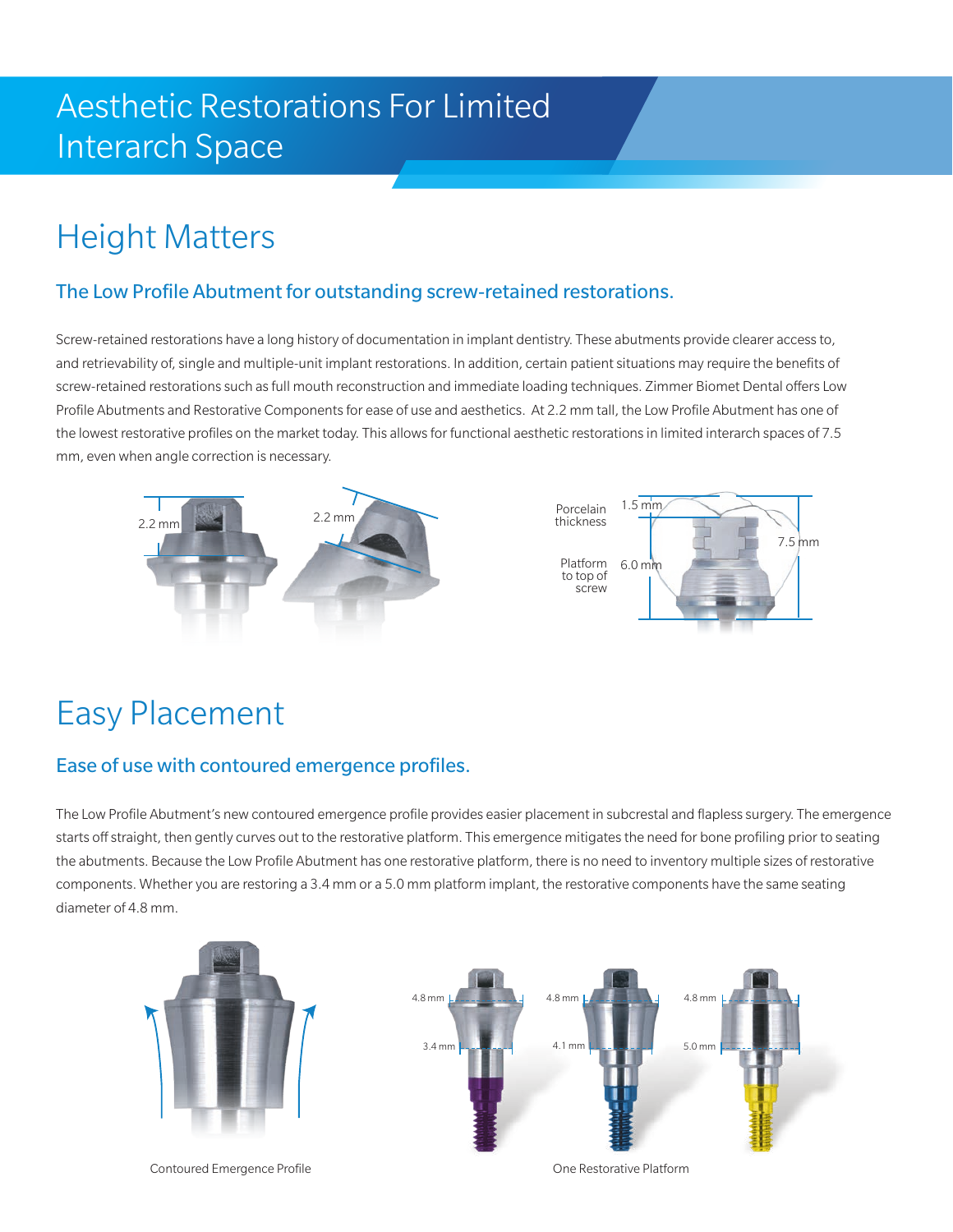# Easy Delivery

Both one and two-piece designs for the Low Profile Abutment have a disposable delivery tool for ease of use and sterile placement from the package to the patient.



## Multiple Restorative Options

The Low Profile Abutment offers a wide array of versatile restorative options. There are a variety of provisional options for long term healing or immediate loading procedures including QuickBridge® Provisional Components, Titanium Cylinders with gold-colored TiN coating and PreFormance® (PEEK) Temporary Cylinders. Options for the definitive restoration range from castable Gold Cylinders to BellaTek Bars. All of these options are designed to provide restorative strength and aesthetic results.



BellaTek® Bars And Frameworks



Low Profile QuickBridge Provisional Components



Low Profile PreFormance And Titanium Temporary Cylinders

With its low height, contoured emergence profile and multiple restorative options, the Low Profile Abutment and Restorative Component Product offering may be an ideal option for your next screw-retained case.